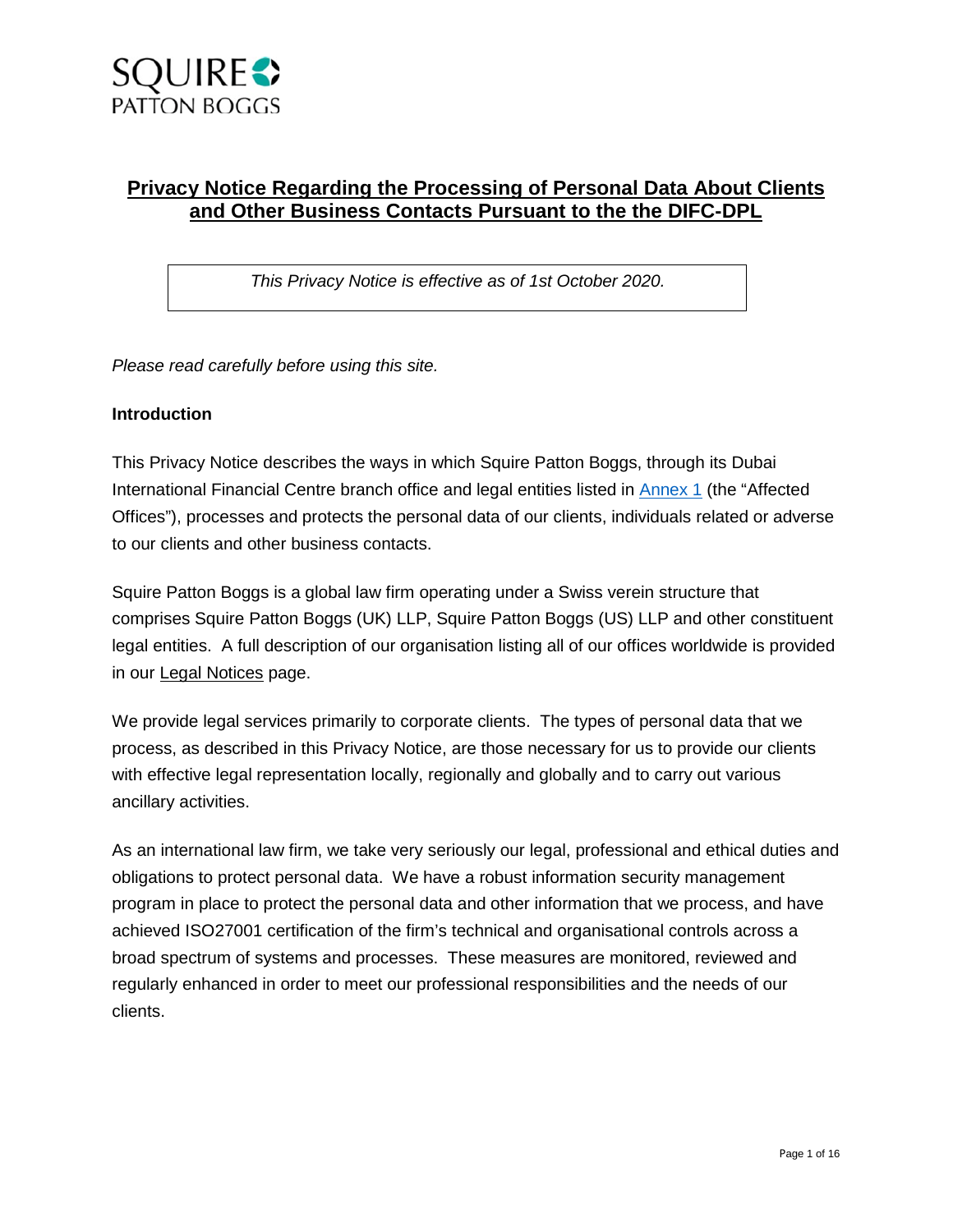In line with the transparency requirements of Articles 9 and 10 of the Dubai International Financial Centre Data Protection Law, DIFC Law No. 5 of 2020 (the "DIFC-DPL), this Privacy Notice sets out the following information:

- [1. Identification of the Data Controllers;](#page-1-0)
- <span id="page-1-2"></span>2. [Details of Our Local Data Privacy Contact;](#page-2-0)
- <span id="page-1-4"></span>3. [Sources and Categories of Personal Data That We Process, Why We Do So,](#page-2-1)  [and Lawful Bases for Processing;](#page-2-1)
- <span id="page-1-3"></span>4. [Other Squire Patton Boggs Offices And Operations as Well as Third Parties With](#page-8-0)  [Which Our Affected Offices May Share Personal Data;](#page-8-0)
- 5. [Circumstances in Which We Transfer Personal Data to Countries Outside the](#page-10-0)  DIFC for Processing, and the Safeguards We Put in Place to Protect the [Personal Data so Transferred;](#page-10-0)
- 6. [Our Retention Policy for Records Containing Personal Data;](#page-10-1)
- <span id="page-1-1"></span>[7. Individual's Rights in Relation to Their Personal Data; and](#page-11-0)
- 8. [Definitions of Certain Terms Used in This Privacy Notice.](#page-13-0)

#### <span id="page-1-0"></span>**1. Data Controllers**

Our Affected Offices are branch offices of, or are otherwise associated with, either Squire Patton Boggs (UK) LLP or Squire Patton Boggs (US) LLP. These are listed in [Annex 1](#page-14-0) to this Privacy Notice.

If you are a client of one or more of our Affected Offices, or an individual related or adverse to one of our clients, the relevant data controller is the Squire Patton Boggs legal entity retained by our client. If you contract with our Affected Offices in any other capacity, your data controller will be the Squire Patton Boggs entity with which you contract.

For cross-border matters, and in relation to personal data shared by several of our Affected Offices, the relevant entities may operate as joint controllers that will collaborate with one another, as necessary, to comply with our obligations under the DIFC-DPL, including to address requests by data subjects to exercise their rights under the DIFC-DPL, as set out in Section 7 below.

The main establishment for all of our Affected Offices for purposes of compliance with the DIFC-DPL is Squire Patton Boggs (MEA) LLP, Dubai International Financial Centre, Burj Daman Office Tower, Level 10, P.O. Box 111713, Dubai, United Arab Emirates.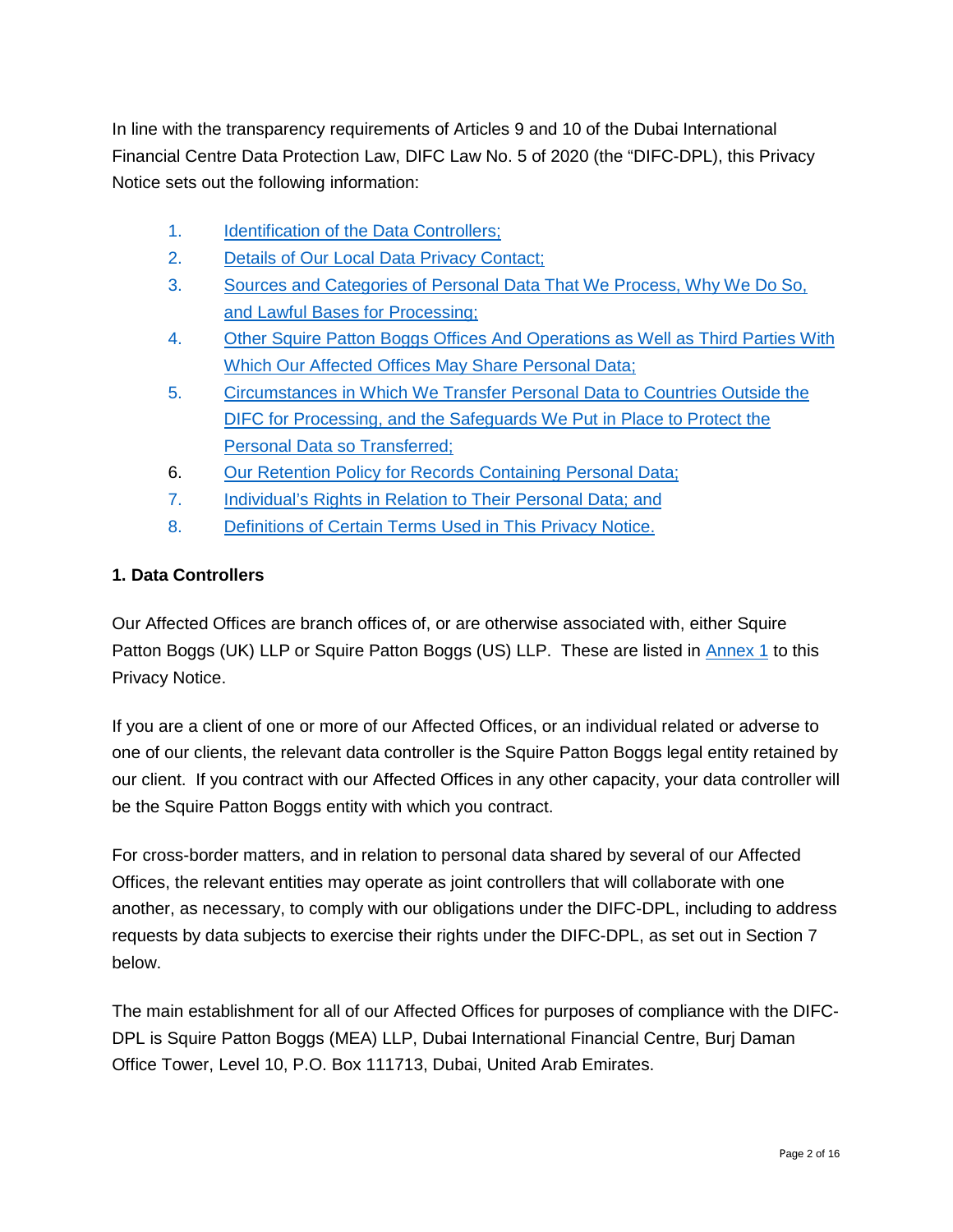## <span id="page-2-0"></span>**2. Local Data PrivacyContact**

Please direct all general communications or queries relating to this Privacy Notice or the firm's compliance with the DIFC-DPL to our local data privacy contact. The details for our local data privacy contact are as follows:

By email: [DIFC\\_Privacy@squirepb.com](mailto:DIFC_Privacy@squirepb.com) 

By post:

Attn: Data Privacy Contact Squire Patton Boggs Dubai International Financial Centre Burj Daman Office Tower, Level 10 P.O. Box 111713 Dubai United Arab Emirates +971 4 447 8700

With regard to the exercise of data subject rights under the DIFC-DPL, a specific email address is provided in Section [7](#page-1-1) below for the convenience of individuals wishing to submit a data subject request.

# <span id="page-2-1"></span>**3. Sources and Categories of Business Personal Data That We Process and Why We Do So and Lawful Bases for Processing**

Our Affected Offices process various categories of personal data for the purposes identified below, on the lawful basis indicated for each respective processing activity.

*To Provide Legal Services to Our Clients*

The information that we collect and process in relation to our clients for the purposes of providing legal services to them is primarily company data and business information.

In some cases, it may be necessary for us to process personal data specific to the matter at hand in order to properly advise and act for our clients. It is not possible to identify every potential category of personal data that we may process as lawyers acting for our clients, since these are as diverse as the legal issues that we are retained to address. The most typical categories are identified below, along with the relevant sources, purposes and lawful bases for processing.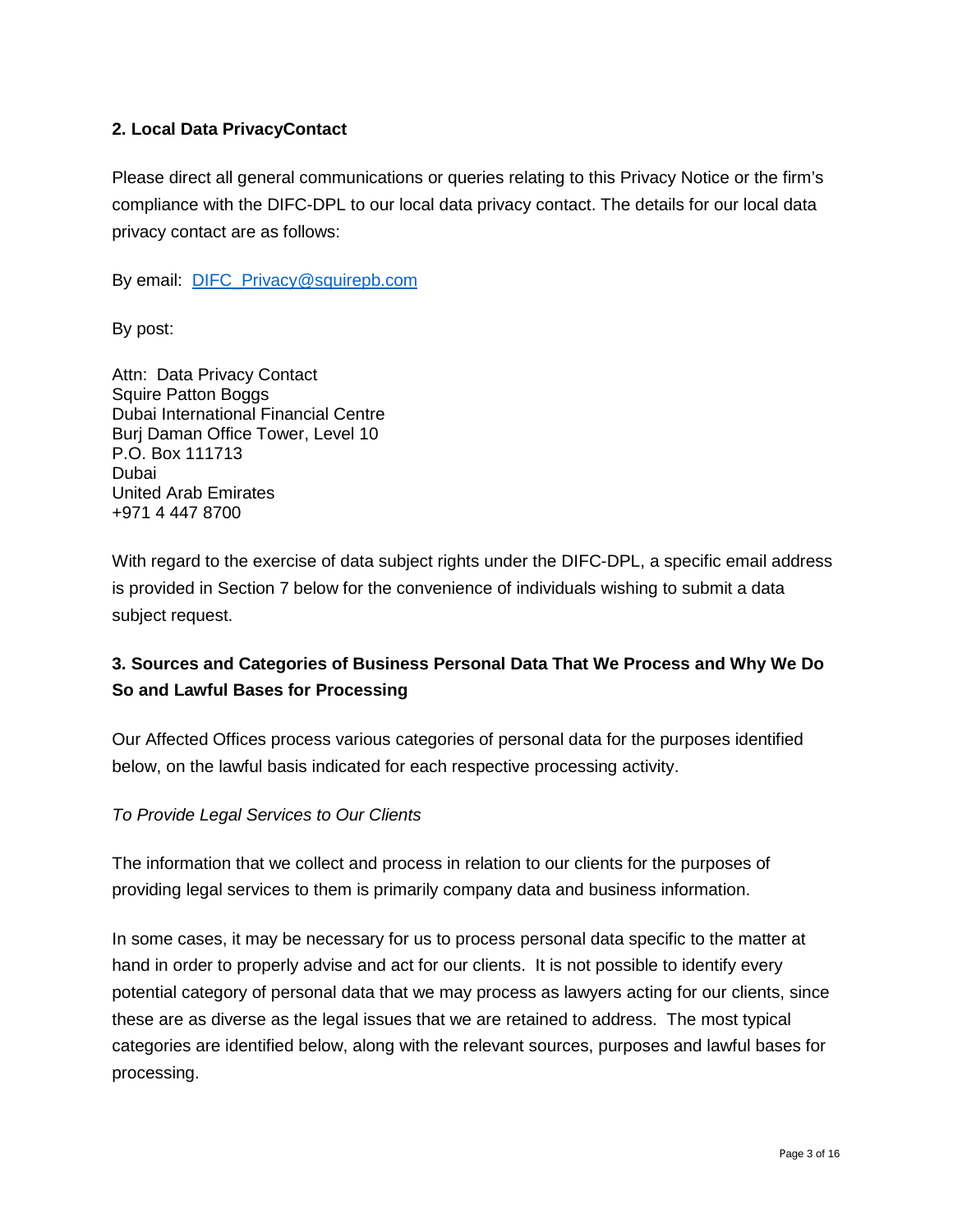In order to provide, charge for and manage the delivery of legal services and communicate with our corporate clients in relation to the same, it is in our legitimate interests as a law firm, and those of our clients, to process personal data relevant to the legal services we provide them. When we are retained by individual clients, we process their data as necessary for us to provide legal services under the terms of our engagement with them and comply with relevant local bar rules.

The categories of personal data that we process for this purpose, which our clients usually provide to us, include the following:

- *Business contact details of clients* (the individual business contact's name, position, company affiliation, physical and email addresses, telephone numbers, etc.) – for purposes of communication in relation to our provision of legal services to them;
- *Bank account details and related personal data necessary for us to make and receive payments* – in order to receive or pay out transaction completion monies or other transaction-related funds such as disbursements, to pay court fees, and to invoice our clients and receive payment; and
- *Account management information* (which may include financial or account performance data related to individuals) – to enable us to assess the provision of our services to clients, for our own internal administrative purposes or at the request of our clients.

We may also process third-party data as necessary for the provision of legal services to our clients. This information may include personal data about a client's individual employees, customers or suppliers or about individuals employed or otherwise associated with an adversary or counterparty. We may obtain this information from our clients, from public sources or from third parties, depending on the relevant circumstances. For example:

- In corporate or litigation matters, we may need to process the personal data of, or sent to us by, transactional counterparties or opponents in proceedings involving our clients, emails sent to or from employees of our clients or counterparties, and biographical data concerning witnesses and prospective witnesses and legal and other advisers to such third parties.
- Where it is necessary for our lawyers to review large numbers of documents in relation to litigation matters or investigations, we may use automated systems to help us identify documents of interest which may contain personal data.

In some cases, the client personal data or third-party data that we process in relation to a particular matter may involve the processing of special categories of personal data where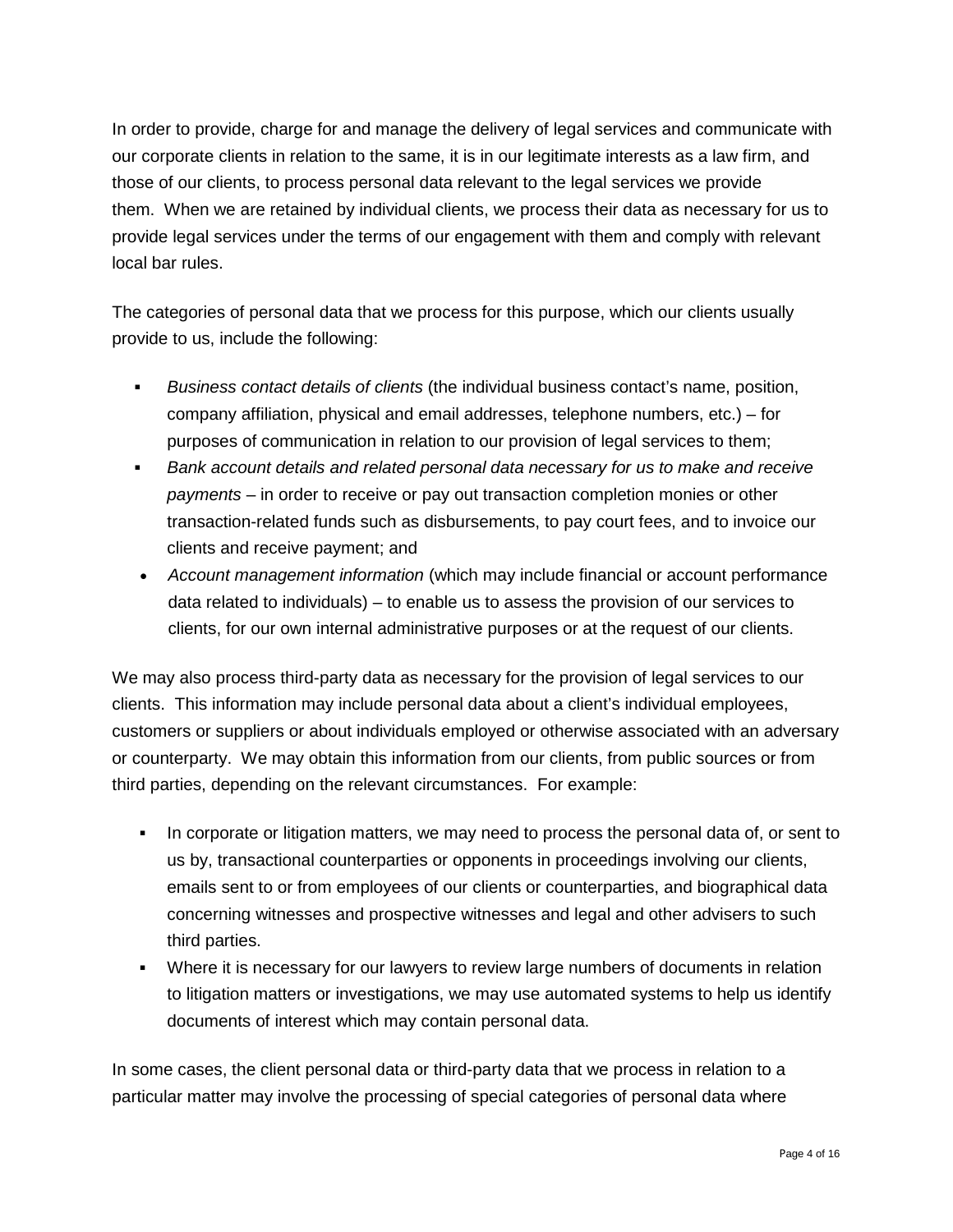relevant to the legal issues involved (for example, in connection with immigration proceedings, data protection, pensions, health and safety regulation or labour and employment matters). The lawful basis upon which we process such data will depend on the circumstances of each case, and may be carried out on the basis that the processing is:

- Necessary for the establishment, exercise or defence of legal claims;
- Based on the explicit consent of the individual concerned; or
- Based on personal data which are manifestly made public by the data subject.

We may also process information about individuals associated with our clients or adverse parties relating to alleged criminal offenses or convictions as authorized by DIFC or other applicable national law.

Where we obtain personal data from a client in relation to connected individuals or adverse parties, or other third-party data that is subject to the DIFC-DPL requirements, we do so on the basis that our client has satisfied its own obligations as a controller in its own right in relation to the collection, processing and transfer of such personal data to us.

In many cases, it would be impossible, or would require disproportionate effort on our part, to provide notice of processing directly to these third parties. In most circumstances, we will in any event be subject to a legal obligation of professional secrecy in relation to client data that are entrusted to us and, therefore, are not permitted to inform the relevant data subjects of our data processing.

# *To Comply With Know-Your-Client ("KYC") Rules*

For the purposes of complying with applicable DIFC KYC legislation, including laws on antimoney laundering ("AML"), anti-terrorism, anti-bribery, anti-corruption, contravention of international trade rules and other crimes, we process during our client inception procedures:

- Personal data concerning individual clients as necessary to perform the required due diligence; and
- Personal data of the officers, shareholders, trustees, beneficial owners, authorised signatories and other individuals associated with our corporate clients as necessary to perform the required due diligence.

For these purposes, it may be necessary for us to obtain various types of information from the relevant individuals themselves or the potential client with which they are associated. The information required may include identification documentation such as passports and national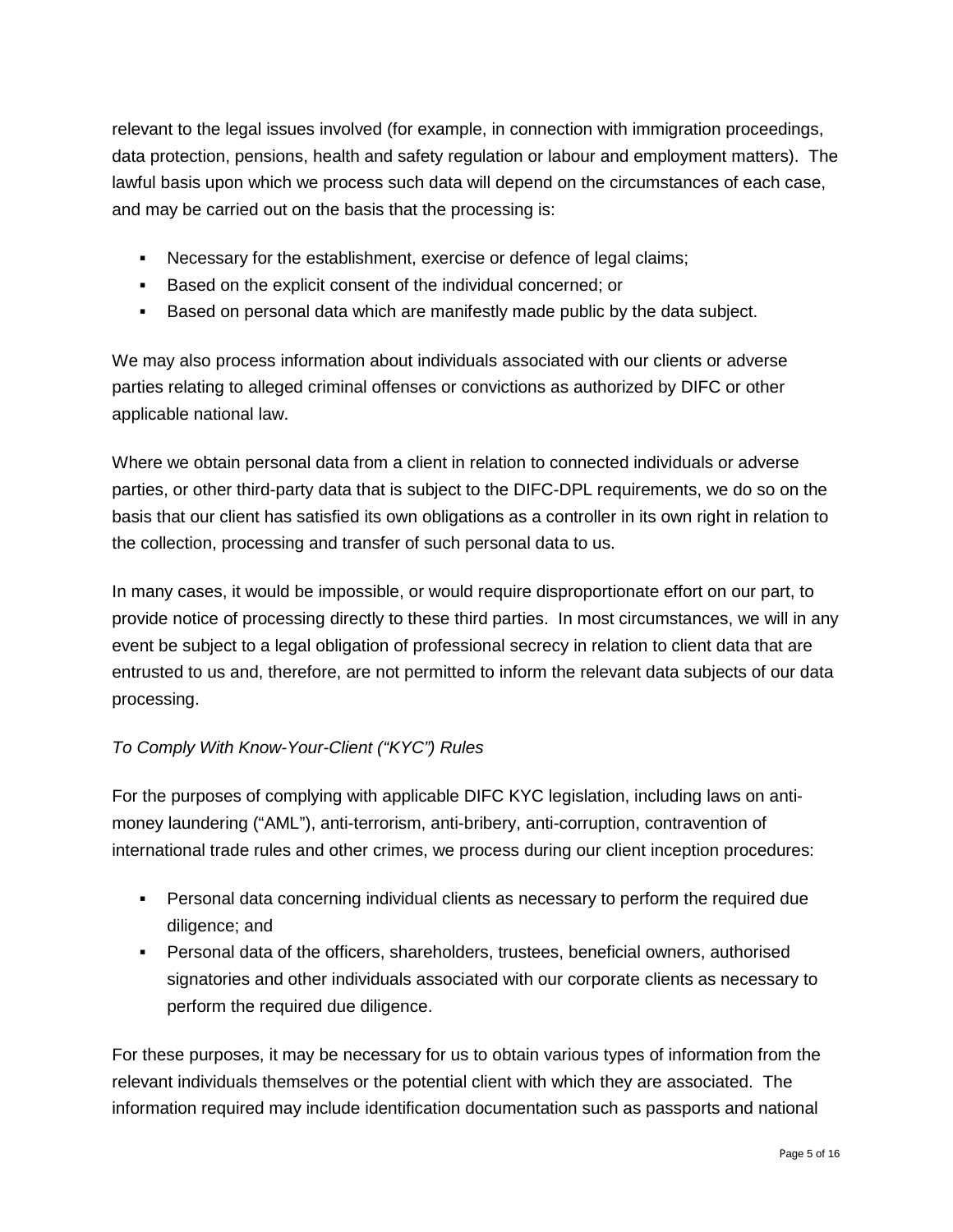identity cards, home address and other contact details, employment status and history, credit history and other information necessary to complete required background checks. Where necessary, and as authorized by DIFC or applicable national law, we may also need to collect information pertaining to alleged criminal offenses or convictions of individuals related to the potential client. The personal data is used to determine whether we are prohibited by applicable laws from engaging with the client or to identify and evaluate any risks associated with the individual's economic circumstances, reliability or behavior. Depending on the outcome, we may elect, or be required, to decline to enter into a client relationship.

To complete the required background checks, we may also rely on third-party sources such as credit rating agencies, identity verification agencies, publicly accessible sources such as public registers and publicly available internet sites, and subscription services that provide screening against lists of politically exposed persons and prohibited and/or sanctioned persons identified by the UAE government, the DIFCA or the DFSA.

Squire Patton Boggs is subject to similar types of KYC obligations in jurisdictions outside the DIFC, such as for the purposes of checks against the U.S. Office of Foreign Asset Controls Sanctions Lists. In such cases, it is in the legitimate interests of our law firm to process personal data about individual clients or people associated with our corporate clients as necessary to perform these checks.

# *To Perform Credit Checks*

For the purposes of evaluating the creditworthiness of potential clients, it is in our legitimate interest to process financial data about our clients, including personal data about associated individuals (shareholders, non-executive directors, officers, etc.) in order to evaluate the merits of engaging with them.

The types of personal data that we process for this purpose may involve bank account details, personal financial information including asset ownership, and credit histories. This data may be obtained directly from the individuals concerned as well as from public sources and third-party subscription services or credit vetting agencies.

# *To Carry Out Conflict-Of-Interests Checks*

In most cases, we have a legal obligation to process limited amounts of personal data in order to perform "conflict checks" before incepting clients. Such conflict checks may be required by various laws, regulations and "best practice" ethical guidelines to which Squire Patton Boggs, as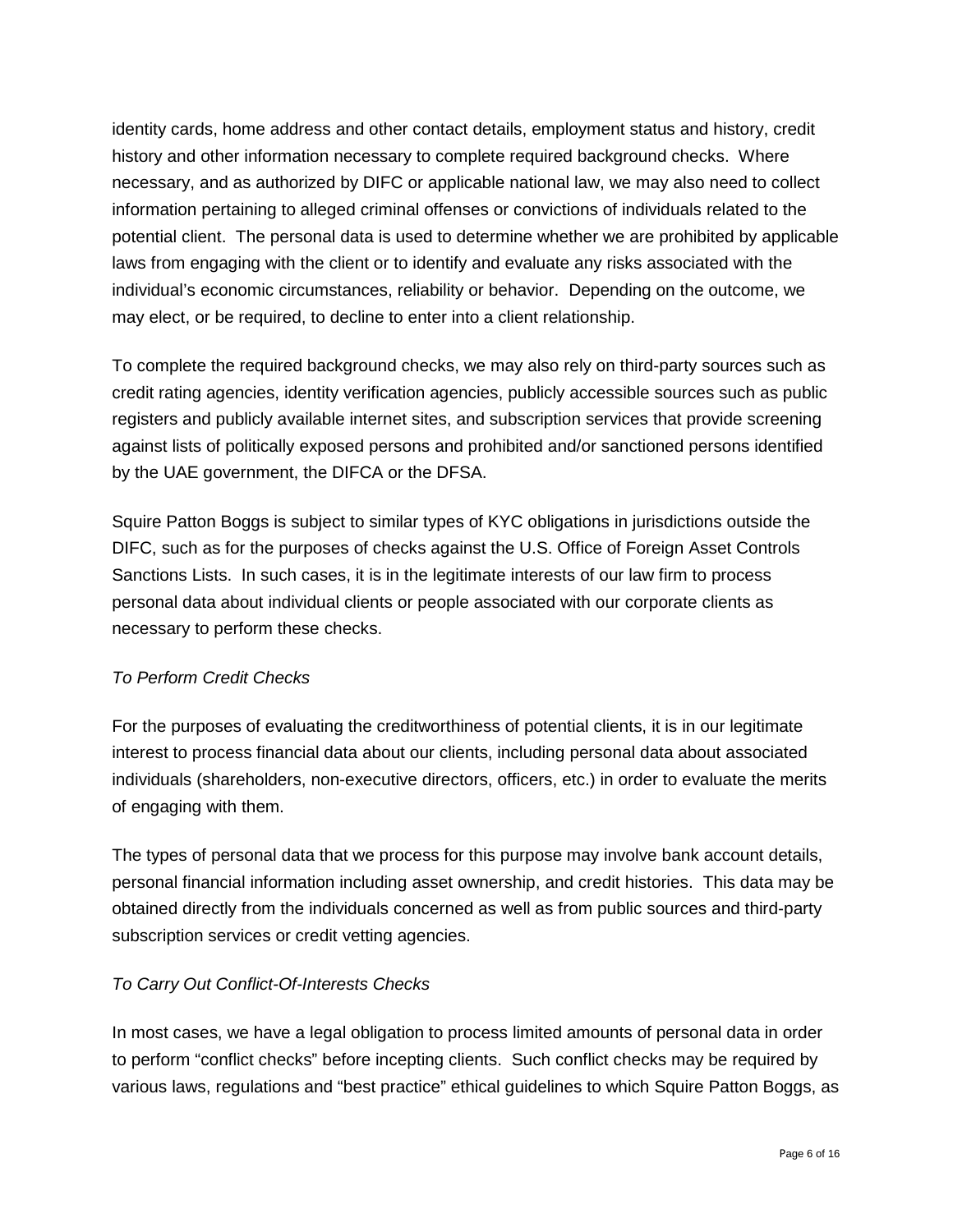a law firm, is subject. These checks may sometimes involve the processing of personal data about individuals related or adverse to our clients, such as records of litigation in which they are involved, board memberships or shareholdings. We may obtain this information from the individuals concerned, from public sources or from subscription services such as legal directories. In circumstances where a legal obligation does not apply, we have a mutual legitimate interest with our clients to ensure that our services are provided free from any conflicts of interest, and rely on our clients to ensure that the individuals involved receive proper notice.

In either case, we may not be able to move forward with providing legal services if the personal data are not provided to enable us to complete checks required by law.

## *To Engage With Our Vendors*

For the purposes of dealing with suppliers, it is in our legitimate interests and those of our vendors for us to process the business contact details of the vendors' individual account representatives in order to communicate and otherwise conduct business with them. The information that we typically process for this purpose is provided by the vendor and includes the appointed business contact's name, position, company affiliation, physical and email addresses, telephone numbers.

#### *To Market Our Services to Clients and Business Contacts*

The information contained in this subsection supplements our Global Website Privacy Notice, which may be found here: [https://www.squirepattonboggs.com/en/general-content/global](https://www.squirepattonboggs.com/en/general-content/global-privacy-policy)[privacy-policy.](https://www.squirepattonboggs.com/en/general-content/global-privacy-policy) In the event of any inconsistencies between the provisions of our Global Website Privacy Notice and this Privacy Notice, the provisions of this notice shall take precedence in regard to the website and marketing-related processing activities carried out by our Affected Offices.

It is in our legitimate interest as a law firm to collect and process business contact data needed to provide requesting clients and contacts with copies of our newsletters on legal developments covering different practice areas, client alerts, blogs, invitations to seminars, online webinars and similar events that we offer, and other marketing materials, where we believe this may be of interest. We also collect business contact data to record information about our business development and marketing activities, such as meetings and other interactions with clients and prospective clients. In addition, we organize and facilitate communications amongst alumni of the Firm. The personal data that we collect for these purposes includes the following: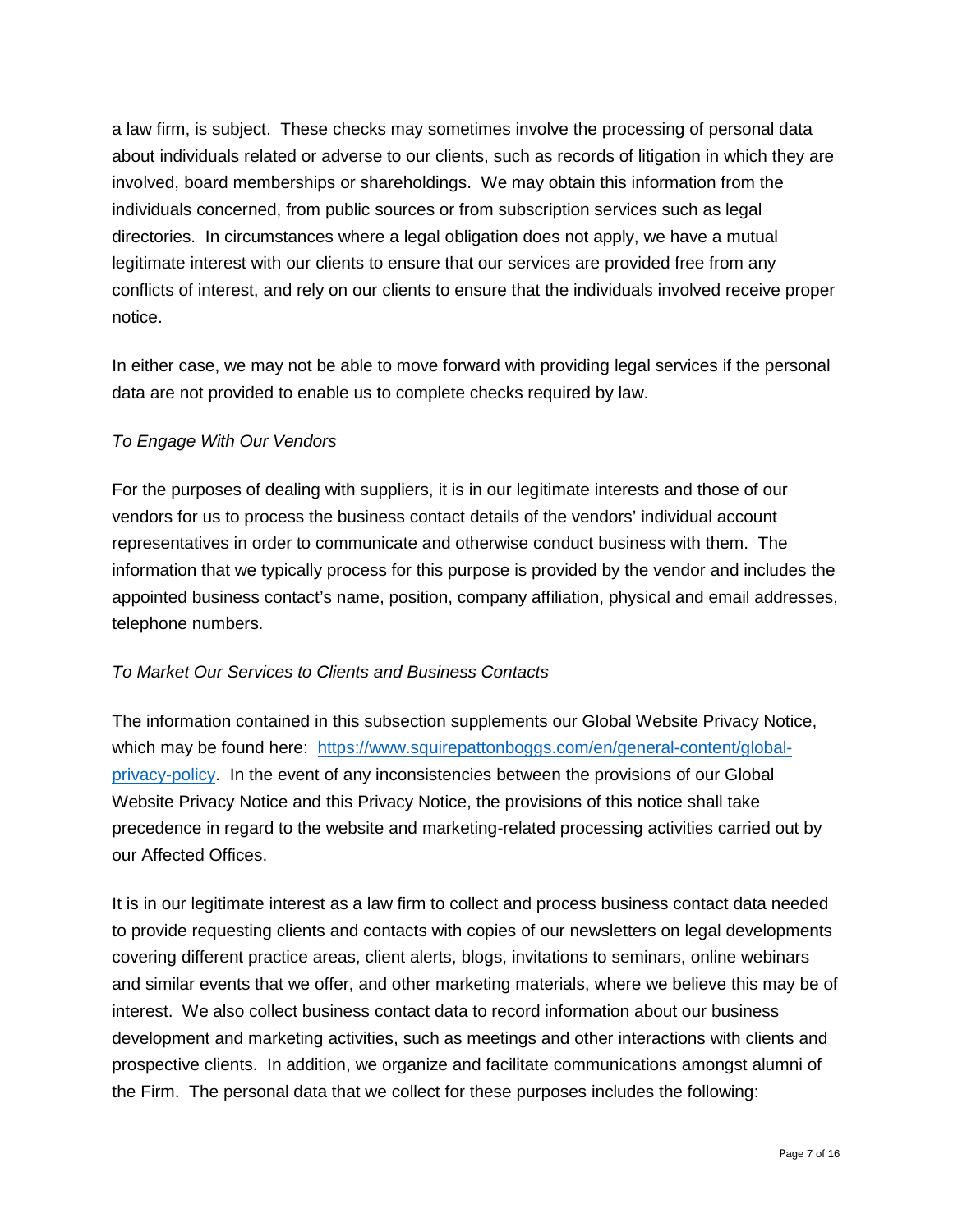- The business contact details of our individual clients and the employees of our corporate clients (*e.g*., name, address, email address, phone number, company name, company address, title or position);
- The business contact details of prospective clients, consultants and other parties that may be interested in using our services or partnering with us;
- Where relevant, information provided by these individuals about their preferences in relation to receiving updates from us on developments in particular practice areas and industry sectors, firm-sponsored events and the like;
- The date and time of business interactions, notes of the meetings or events; and
- Where we are delivering webinars using an online conferencing service, the details for registration of your attendance (*e.g*. name, company name, title or positon, and business email address).

We generally obtain the business contact details and preference information that we use for marketing communications and business development activities directly from our clients or prospects. This includes visitors to our website, who may register online to opt-in to receiving client alerts, newsletters, invitations to events and other information from us. We may also obtain your business contact details and information about your preferences in regard to the subject matter of newsletters and other materials or events that we offer when you provide us with your business card at conferences that we sponsor or network with our lawyers and staff at meetings or events. We obtain the consent of prospective clients and others with whom we do not have an existing client relationship before sending them our marketing materials by electronic means, where required by applicable DIFC guidelines. We have in place an effective online tool for users to manage requests to opt out or modify their preferences in relation to the subject matter and categories of information they receive.

In order to manage the preferences of our clients, website visitors and other business contacts efficiently and maintain the accuracy of the data we collect, we utilize third-party marketing and events management platforms and other solutions. We safeguard any personal data that we transfer to these service providers, or which they collect on our behalf, in the manner discussed in Sections 4 and 5 below. The personal data that you provide us when you register on our website may be shared with Squire Patton Boggs marketing personnel or lawyers located in offices outside the DIFC. Intra-group transfers of personal data within Squire Patton Boggs are safeguarded by the DIFC Standard Contractual Clauses, as discussed in Section 5 below.

We use "cookies" and similar applications for the purposes of enabling us to evaluate the use of our website and improve the experience of visitors to it. For information on the way in which we use cookies to monitor and manage our website performance, please see our [Cookie Notice.](https://squirepattonboggs-admin.onistaged.com/en/footer/cookie-policy)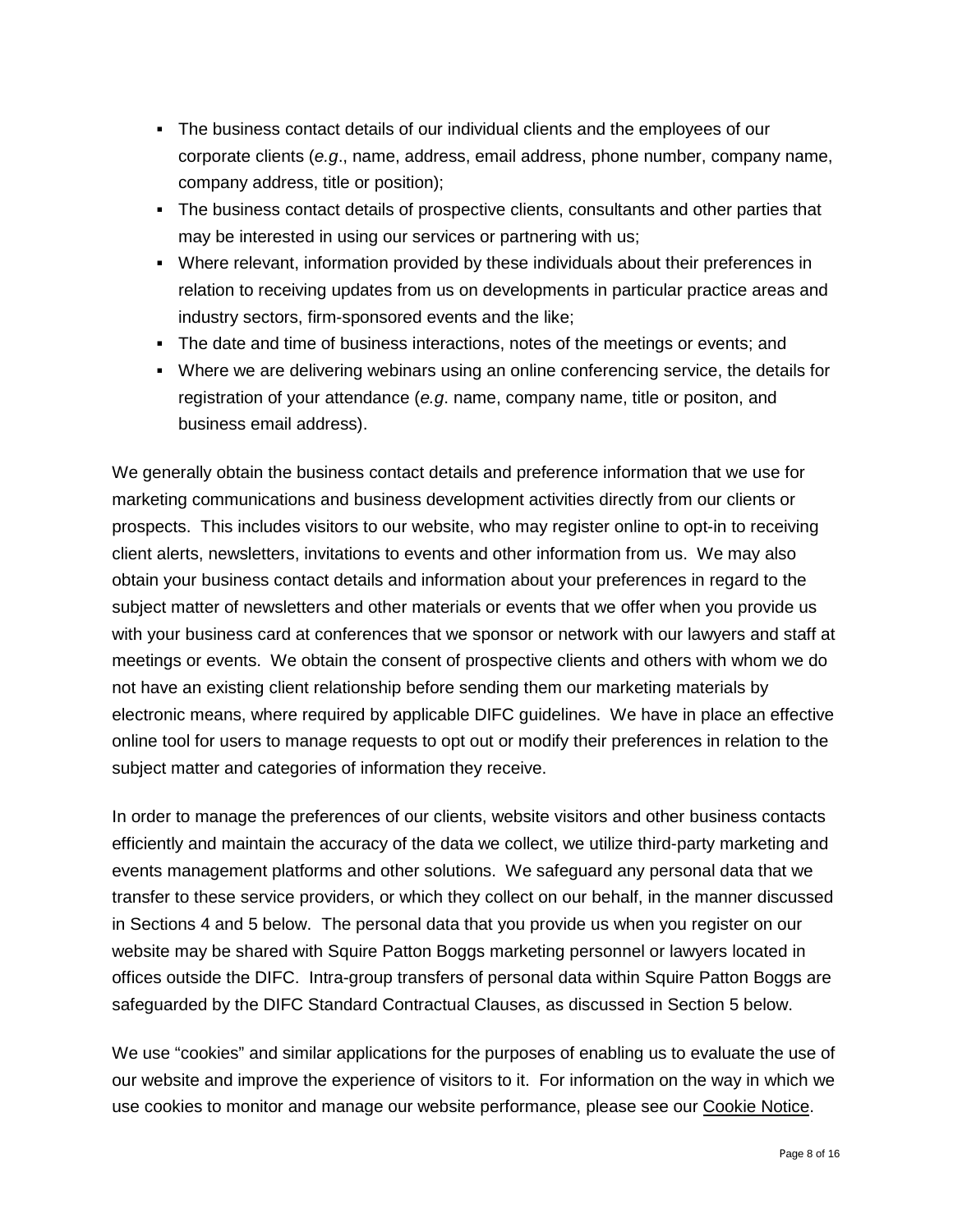## *To Facilitate Communications With Our Clients and Other Business Contacts*

We use telephone conferencing services provided by third parties for the purposes of providing legal advice and client services, and to deliver webinars. In some cases, we may electronically record a conference call for evidentiary purposes or to memorialise a webinar for further training use. In such cases, we will notify the participants that the call is being recorded. Depending on the circumstances, the lawful basis for recording the call will be either the participants' consent or to provide evidence of a business communication.

#### <span id="page-8-0"></span>**4. Data Sharing Within Squire Patton Boggs and With Third Parties**

The purposes for which we share personal data relating to our clients and business contacts among our DIFC and global offices, and also with trusted third-party vendors and business partners, are set out below.

#### *Intra-group transfers*

Lawyers and staff in our Affected Offices work collaboratively with colleagues in Squire Patton Boggs offices around the globe on cross-border matters, marketing and business development activities and to share experience, knowledge and resources.

Transfers of personal data between and among our Affected Offices (see [Annex 1\)](#page-14-0), as well as with lawyers in other offices of the firm, may be necessary in order to deliver legal services to our clients efficiently and effectively or at the request of our clients. For example, a particular matter may involve legal issues or proceedings in multiple jurisdictions, and in these cases we may share personal data relating to the matter amongst selected Squire Patton Boggs colleagues based in our global offices, unless we are instructed otherwise by our client in relation to a particular matter. These international transfers within the firm are governed by intra-group controller arrangements and processor agreements, as appropriate.

Other firm functions that involve the transfer of client-related and business contact personal data to selected members of management and staff located in our offices within and outside the DIFC include financial management, client billing, firm management and administration.

Marketing data containing DIFC business contact details and client preferences in regard to legal developments in specific practice areas, client alerts, newsletters and events are accessible by selected members of the Squire Patton Boggs marketing team located outside the DIFC and may be shared with lawyers working in offices outside the DIFC.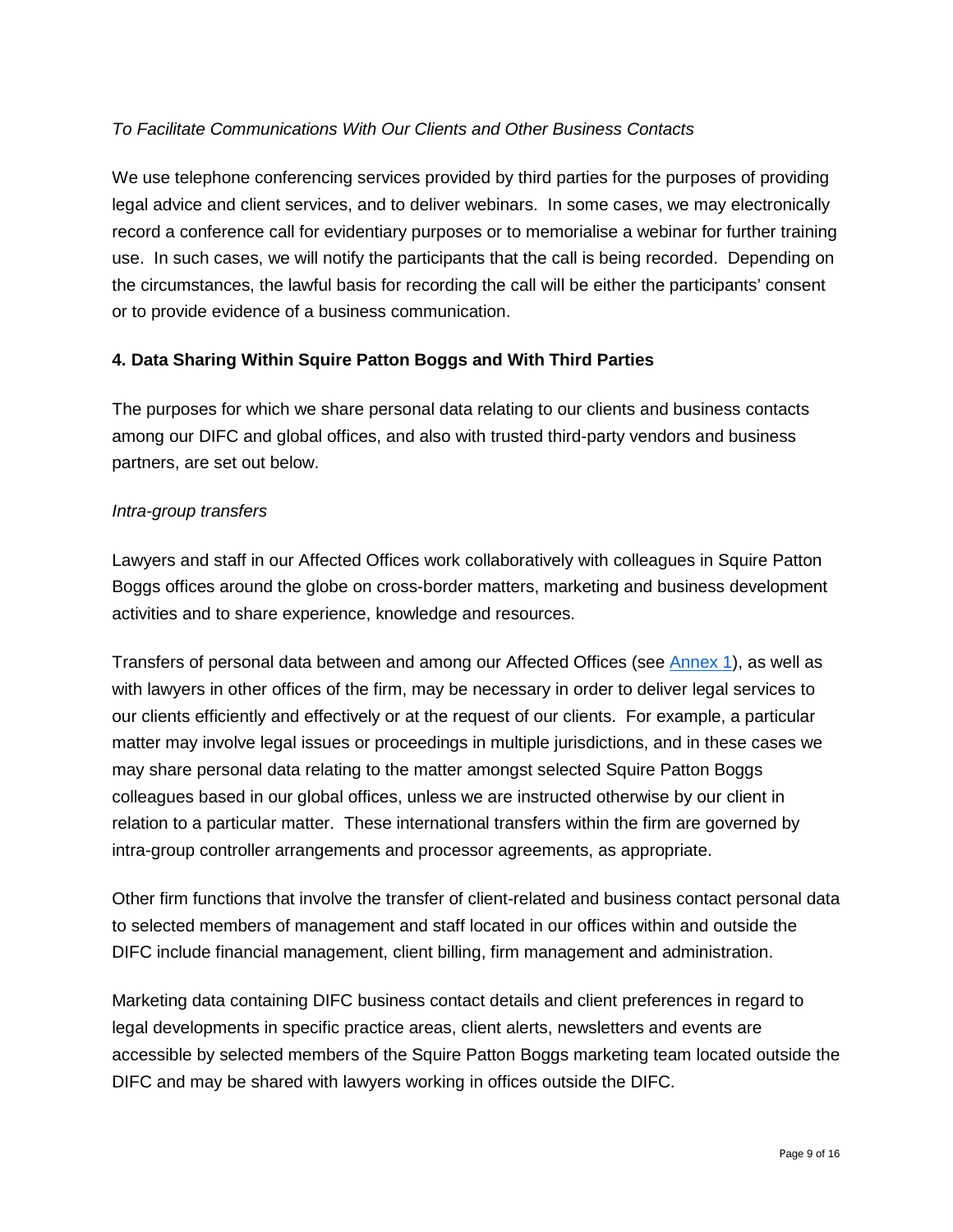Client-related and business contact information collected in the course of networking and business development activities may be shared among lawyers and staff in our Affected Offices and collaboratively with colleagues in Squire Patton Boggs offices around the globe.

Subject to the client's prior authorization, our contentious practice sometimes relies on ediscovery software that is operated by an expert team with the firm that is based in the United States and virtual data rooms that are hosted on the firm's United States servers.

For security purposes (in particular back-up and failover), the firm mirrors DIFC client data, which may include personal data, on Squire Patton Boggs servers located in the United States, where certain firmwide applications are hosted.

Contractual arrangements governing international transfers of personal data to Squire Patton Boggs offices outside the DIFC are discussed in Section 5 below.

#### *Transfers to Unaffiliated Third Parties*

Our Affected Offices also share personal data with trusted service providers and business partners pursuant to our contractual arrangements with them, which will include appropriate safeguards to protect any personal data that we share with them. The data recipients include, for example, IT service providers, marketing and events management platforms, telecommunications operators, banking institutions, data room administrators, document review service providers, credit vetting agencies, background check firms, legal directories, third-party consultants or experts, local counsel, barristers, opposing counsel, auditors, and professional indemnity insurers together with their appointed legal and other advisors. If requested by our clients, this may also include e-billing and matter management platform services providers.

We may also share personal data collected for the purposes of client retainers with external recipients in circumstances where we have a legal obligation to do so, including but not limited to courts, tribunals, regulatory authorities, tax authorities and law enforcement.

Finally, it may be necessary for our Affected Offices from time to time to share client data with potential merger partners located in countries outside the DIFC in cases where negotiations have reached a reasonably advanced stage. Any personal data that may be transferred to a potential merger partner will be limited to that which is necessary for the transaction to proceed, and will be safeguarded by protective contractual measures, including the DIFC Standard Contractual Clauses where required.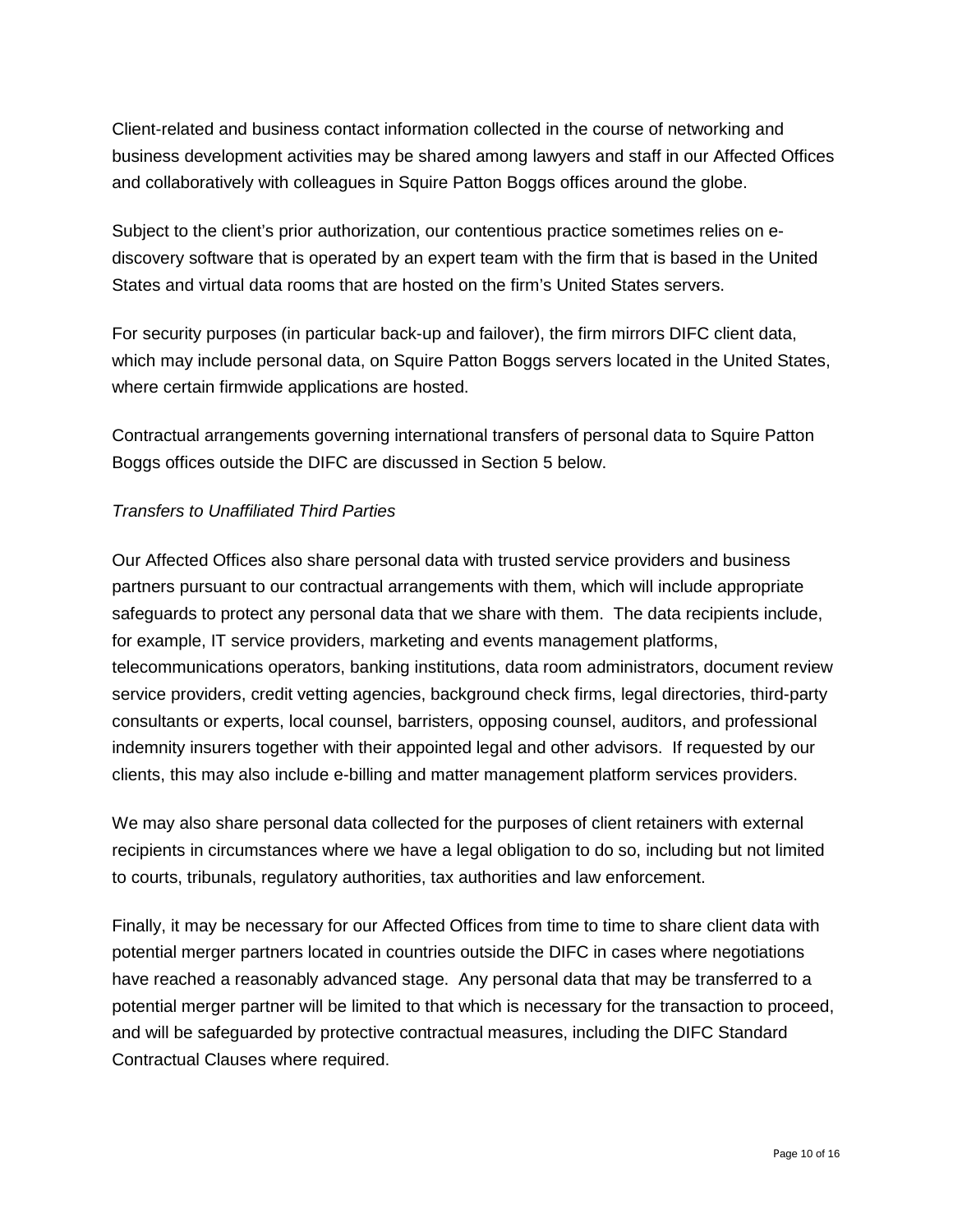Contractual arrangements governing other international transfers of personal data to third-party suppliers and partners outside the DIFC are discussed in Section 5 below.

We will never sell personal data collected for the purposes of client retainers, or otherwise obtained from third parties, nor knowingly permit it to be used for marketing purposes by any person outside Squire Patton Boggs.

## <span id="page-10-0"></span>**5. International Transfers**

We transfer personal data intra-group and externally to third countries outside the DIFC that are not considered to provide an adequate level of data protection. You may request a copy of the DIFC Standard Contractual Clauses or other relevant international transfer documentation by contacting our local data privacy contact using the contact details provided in Section [2](#page-1-2) above.

#### *Intra-group Transfers*

We have put in place appropriate intra-group agreements using the DIFC Commissionerapproved Standard Contractual Clauses for controllers or processors, as appropriate, to protect intra-group transfers of personal data from our Affected Offices to Squire Patton Boggs offices in the United States, European Union, United Kingdom, Australia, the Asia-Pacific region, the Middle East and other locations outside the DIFC.

#### *Transfers to Unaffiliated Third Parties*

Courts, tribunals, government authorities and related parties or counterparties with whom we share personal data, the third-party vendors identified in Section [4](#page-1-3) and business partners are in some cases located outside the DIFC. Unless the recipients are located in countries that have been deemed adequate by the Commissioner, we put in place data transfer agreements based on the applicable DIFC Commissioner-approved Standard Contractual Clauses or rely on other available data transfer mechanisms (Binding Corporate Rules, approved Certifications or Codes of Conduct) to protect the personal data so transferred. In exceptional cases, we may rely on statutory derogations for international data transfers.

#### <span id="page-10-1"></span>**6. Records Retention Policy**

Our Affected Offices (and other Squire Patton Boggs offices that are recipients of personal data received from them) retain personal data only for as long as necessary for the purposes for which the data was collected, except where necessary to meet our legal obligations (for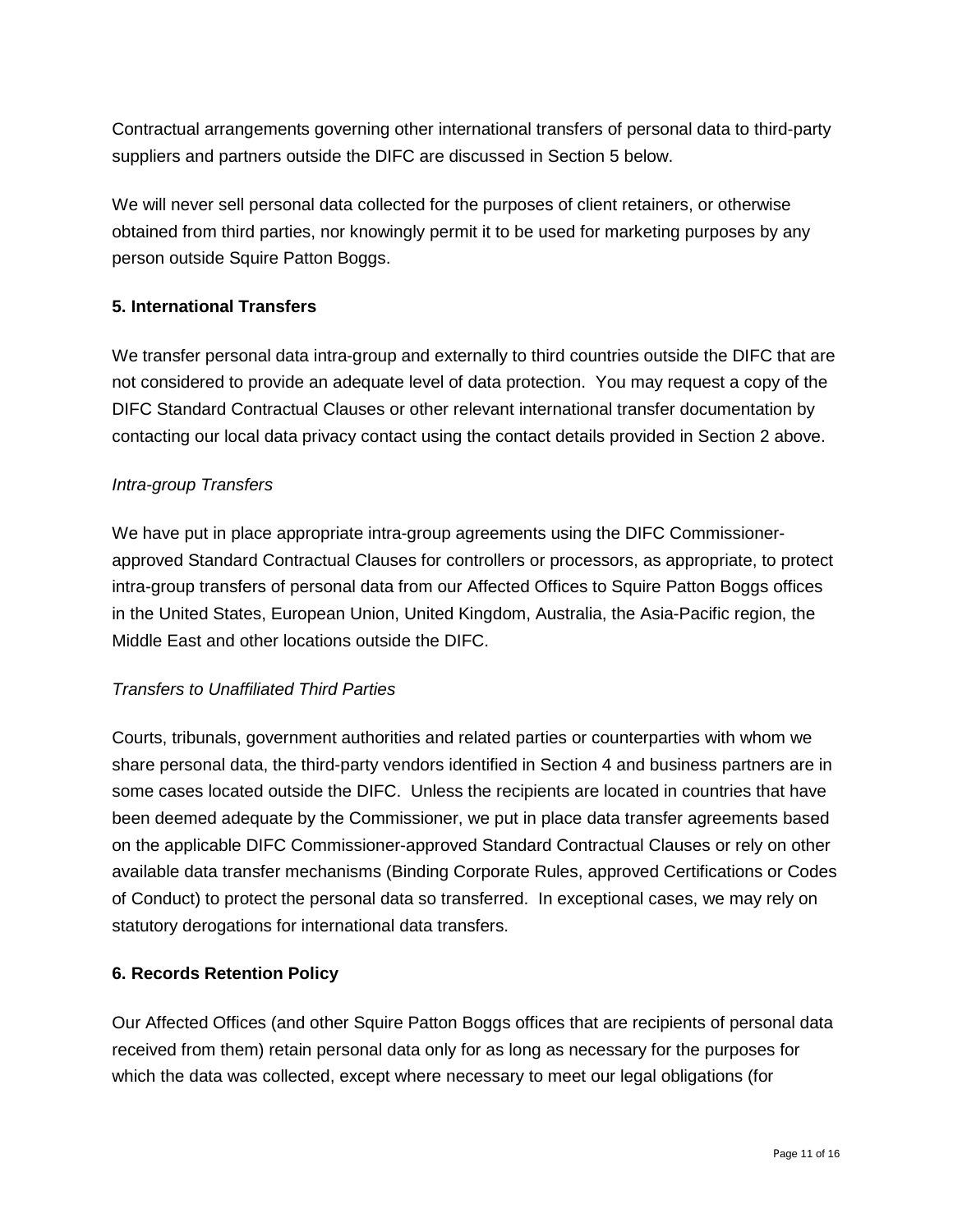example, in relation to AML requirements) or in order to establish, exercise or defend potential legal claims or to pursue our legitimate interests.

## <span id="page-11-0"></span>**7. Rights of Individuals in Relation to Their Personal Data**

The DIFC-DPL provides certain rights to data subjects in relation to their personal data. These include the rights to:

- Request details about the personal data that we process, and obtain a copy of the data that we hold about them (to the extent this is not in breach of a legal obligation of professional secrecy to which we are subject in relation to client data entrusted to us and that would, therefore, prevent us from informing the relevant data subjects);
- Correct or update their personal data subject to the above;
- Port personal data that the data subject has provided to us, in machine readable format, to another supplier;
- **Erase the data that we hold about them in some cases:**
- Restrict or object to its processing in some cases;
- Object to processing:
	- o Based on grounds relating to the individual's particular situation, where the processing is based on the legitimate interest of Squire Patton Boggs or our clients;
	- o Where personal data is being processed for direct marketing purposes;
	- o Where any decision based solely on automated processing, including Profiling, produces legal consequences concerning them or other seriously impactful consequences and to require such decision to be reviewed manually.
- Not be discriminated against in pricing and legal services for exercising any of their rights and, for the avoidance of doubt, unless permitted by the DIFC-DPL, Squire Patton Boggs will not:
	- o Deny data subjects use of our legal services;
	- $\circ$  Charge different prices or rates for our services, including through granting discounts or other benefits, or imposing penalties;
	- $\circ$  Provide data subjects with a different level or quality of legal services in exchange for the retention or use of any personal data that data subjects have provided to us; and
	- o Suggest that data subjects may receive a different price or rate for our services or a different level or quality of services.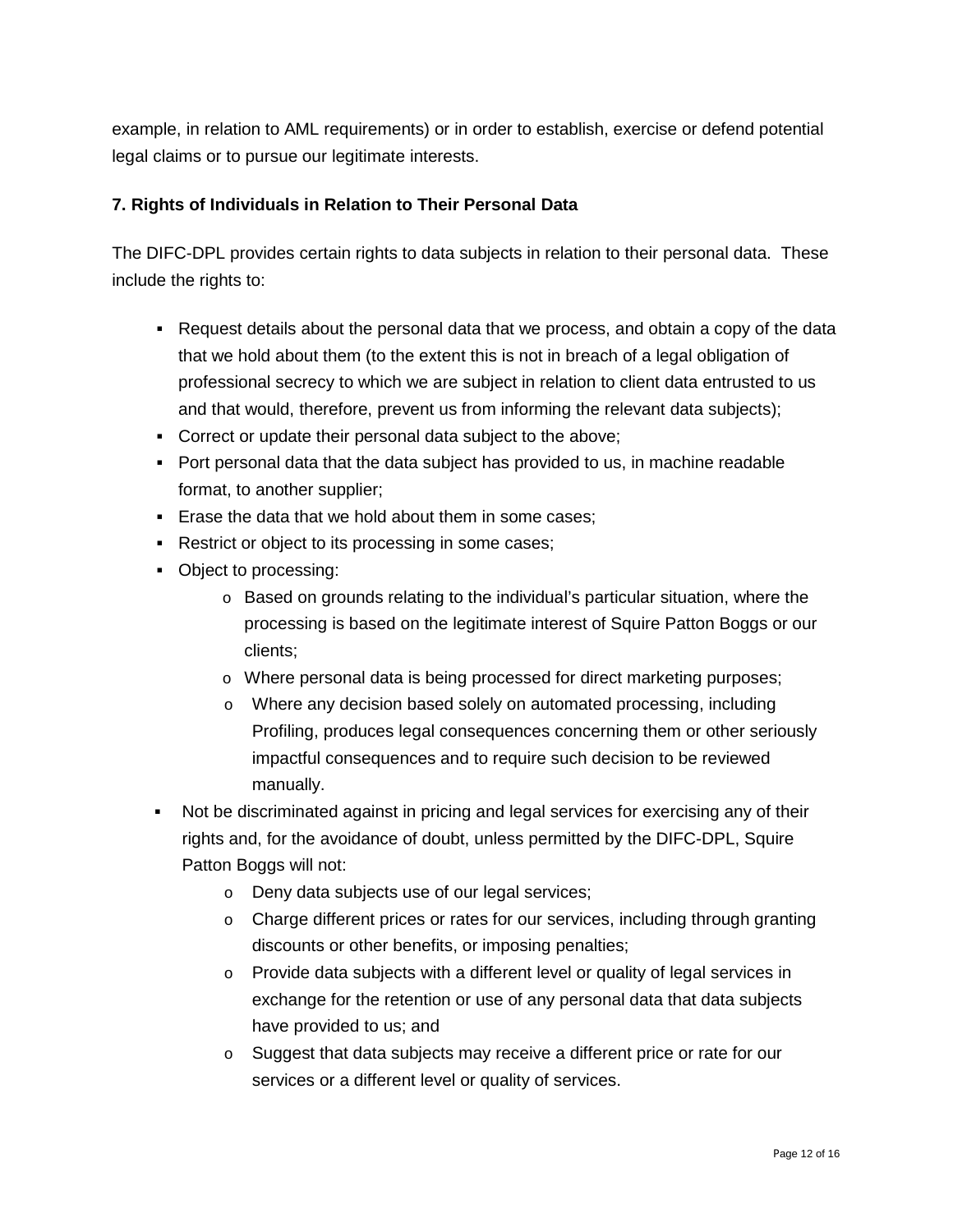Where consent is the basis for processing their personal data, the individual may decline to give his or her consent, or to withdraw consent to the processing at any time.

These rights are not absolute and are subject to various conditions under applicable data protection and privacy legislation and the laws and regulations to which we are subject in the performance of legal services.

In some cases, the exercise of these rights (for example, erasure, objection, restriction or the withholding or withdrawing of consent to processing) may make it impossible for us to achieve the purposes identified in Section [3](#page-1-4) of this Privacy Notice and provide effective legal services.

The processing of requests for action by Squire Patton Boggs in regard to the exercise of a data subject's rights under the DIFC-DPL is overseen by an internal team consisting of the DSAR Manager, the Office of General Counsel, the local data privacy contact and other professionals needed to respond to the particular request.

Any individual wishing to assert his or her rights under the DIFC-DPL should address the relevant request to:

*By post:* 

DSAR Manager Squire Patton Boggs (MENA) LLP Dubai International Financial Center Burj Daman Office Tower, Level 10 P.O. Box 111713 Dubai United Arab Emirates +971 4 447 8700

By email: [DataSubjectRequests@squirepb.com](javascript:writeEmail()

Further information and a form that can be used by a data subject at his discretion to exercise these rights may be downloaded [here.](https://squirepattonboggs-admin.onistaged.com/en/general-content/dsar1)

Data subjects also have the right to submit a complaint concerning our processing of their personal data to the Commissioner.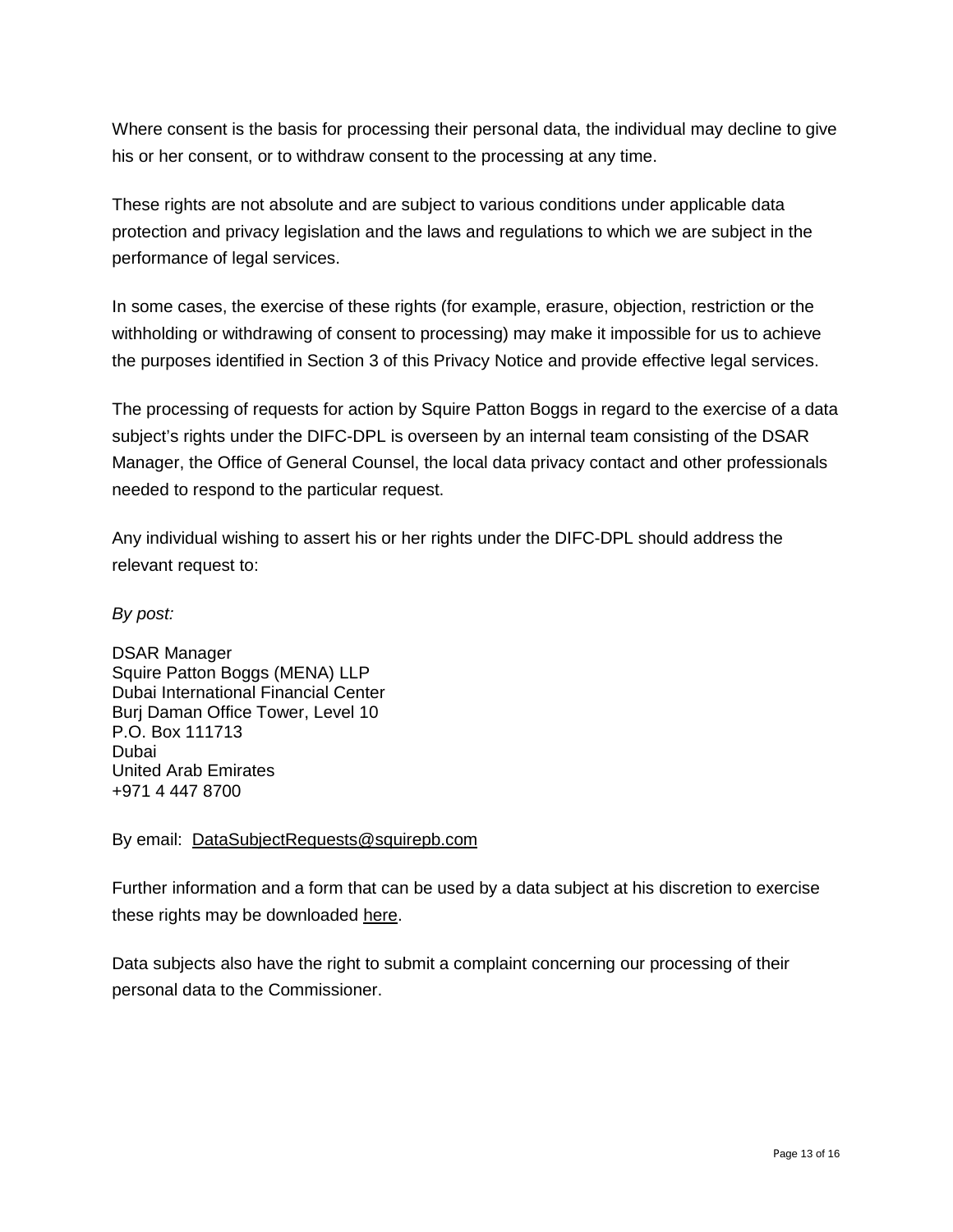#### <span id="page-13-0"></span>**8. Definitions**

"Client" means an individual or legal entity that is or was a client of Squire Patton Boggs pursuant to an existing or past retainer, or that makes or made contact with or has or had discussions with Squire Patton Boggs with a view to such a retainer being established (whether or not such a retainer was or is subsequently established).

"Controller" means an individual or entity who or which, alone or jointly, determines the purposes and means of processing of personal data (and, where relevant, this term shall have the specific meaning attributable to it for the purposes of the DIFC-DPL).

"Commissioner" means the person appointed by the President of the DIFC pursuant to Article 43(1) of the DIFC-DPL to administer the law.

"DFSA" means the Dubai Financial Services Authority.

"DIFC" means the Dubai International Financial Centre.

"DIFCA" means the Dubai International Financial Centre Authority.

"DIFC-DPL" means the DIFC Data Protection Law, DIFC Law No. 5 of 2020.

"DSAR" means Data Subject Action Request pursuant to the provisions of Articles 33 to 37 of the DIFC-DPL, relating to the rights of data subjects under the DIFC-DPL.

"Individual" means a human person (also sometimes referred to as a "natural" person).

"Joint Controller" means any Controller that jointly determines the purposes and means of processing with another Controller.

"Legal Notices" means the Legal Notices page on the Squire Patton Boggs website which hosts this Privacy Notice.

"Personal data" means any information relating to an identified or identifiable individual (a "data subject"). An identifiable individual is one whose identity can be established by one or more identifiers (for example, their name) specific to that individual.

"Processing" means any operation or set of operations which is performed on personal data or sets of personal data, whether or not by automated means, such as collection, recording, organisation, structuring, storage, adaptation or alteration, retrieval, consultation, use,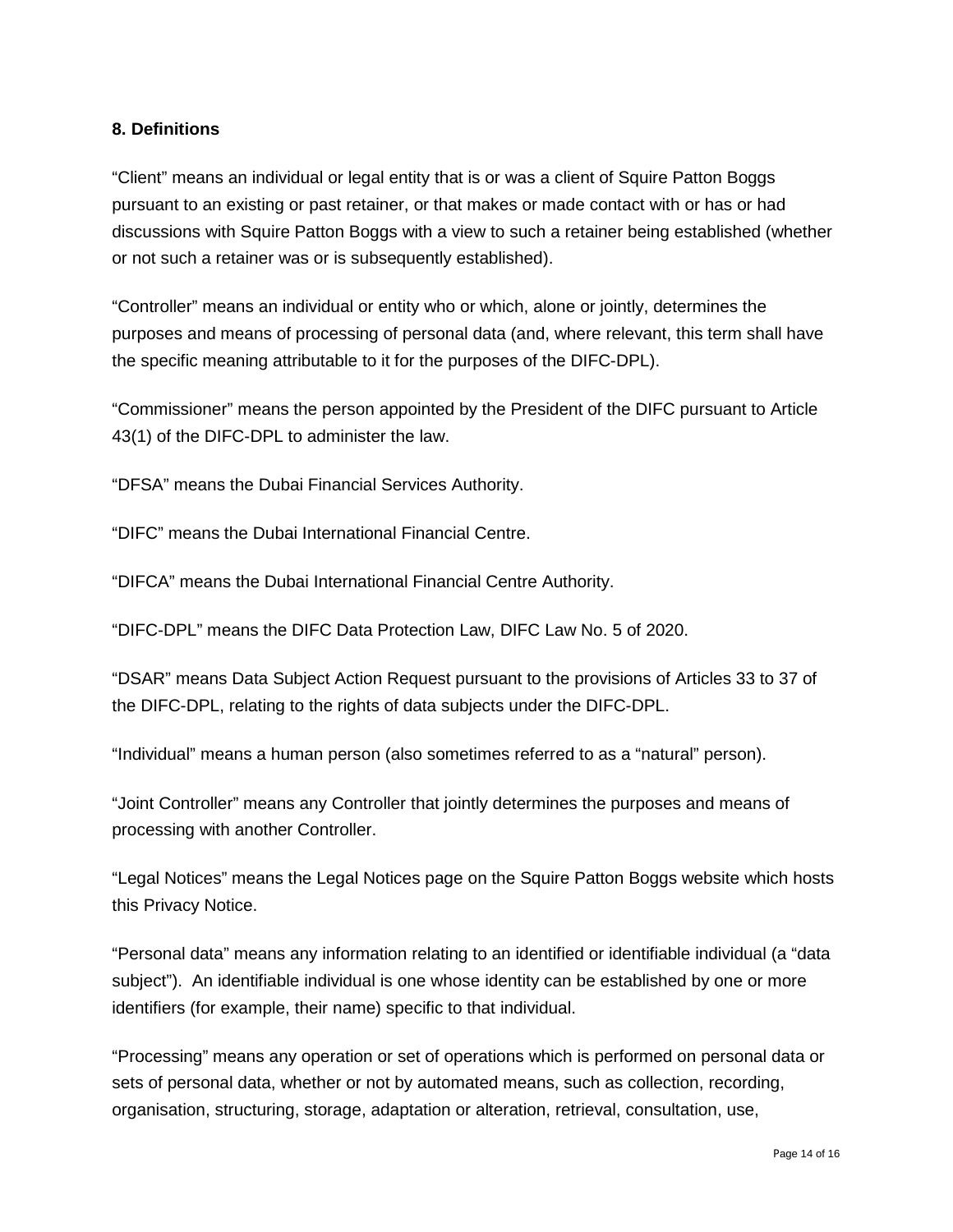disclosure by transmission, dissemination or otherwise making available, alignment or combination, restriction, erasure or destruction.

"Processor" means an individual or entity who or which processes personal data on behalf of a controller.

"Profiling" means the automated processing of personal data to evaluate the personal aspects relating to a natural person, in particular to analyse or predict aspects concerning the person's performance at work, economic situation, health, personal preferences or interests, reliability or behavior, location or movements.

"Recipient" means an individual or entity to whom or to which personal data are transmitted or disclosed.

"Retainer" means a contract, established under the laws and regulations of the relevant jurisdiction, for the provision of legal services by Squire Patton Boggs to a client.

"Third party" when used to describe a data subject, means an individual who is not a client.

"Third-party data" means personal data of a third party.

<span id="page-14-0"></span>"UAE" means the United Arab Emirates.